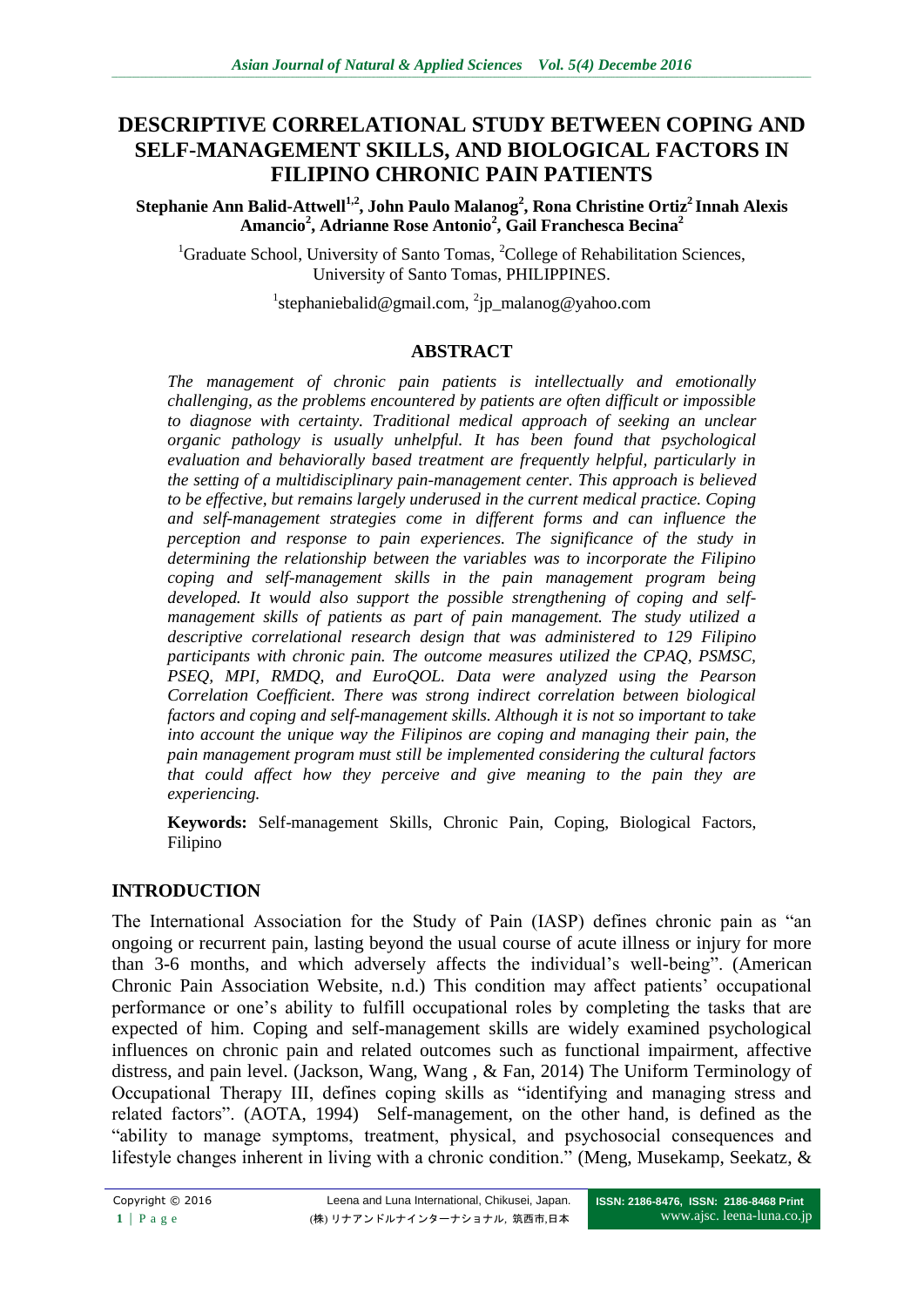et al, 2013) Coping and self-management strategies may come in different forms and be used to influence the perception and response to pain that patients experience. The management of chronic pain patients is intellectually and emotionally challenging, as the problems encountered are often difficult or impossible to diagnose with certainty. Traditional medical approach of seeking an unclear organic pathology is usually unhelpful. Although some medications can reduce the pain, there are disadvantages in using them. To date, there are no drugs shown to completely cure persisting pain. Also, medicines usually have side effects such as nausea, light-headedness, and constipation. (Ballantyne & Shin, 2008) It has been found that psychological evaluation and behaviorally based treatment are frequently helpful, particularly in the setting of a multidisciplinary pain-management center. This approach is believed to be effective, but remains largely underused in the current medical practice. (Pain: Pathophysiology and Management, 2012) The objective of this study seeks to determine the relationship of the coping and self-management skills to the biological factors of the Filipino chronic pain patients. The significance of the study in determining the relationship between the variables is to incorporate the Filipino coping skills and self-management skills in the pain management program being developed. It would also support the possible strengthening of coping and self-management skills of patients as part of management to promote better occupational performance.

## **METHODOLOGY**

The study utilized a descriptive correlational study design to measure the relationship between two variables, which are coping and self-management skills, and biological factors of chronic pain. Quantitative data from actual pain scores of patients with chronic pain were gathered through various questionnaires such as Chronic Pain Acceptance Questionnaire (CPAQ), the Pain Self-Management Checklist (PSMC), Pain Self-Efficacy Questionnaire (PSEQ), Multidimensional Pain Inventory (MPI), Roland-Morris Disability Questionnaire (RMDQ), Pain Intensity Questionnaire (PIQ), and European Quality of Life Questionnaire (EuroQoL). The study had been approved by both the University of Santo Tomas, College of Rehabilitation Sciences - Ethics Review Committee and the University of Santo Tomas Hospital – Internal Review Board. Amendment was submitted to CRS ERC for the change of venue of data collection. A total of 129 participants were able to complete the set of questionnaires. The study initially acquired data from patients in the University of Santo Tomas Hospital. In addition to this, participants from different barangays in Metro Manila were also selected through a combination of different sampling techniques. To ensure proper representation of the overall population in Metro Manila, the study used the combination of fish bowl sampling and stratified random sampling.

Outcome measures used for coping and self-management skills were Chronic Pain Acceptance Questionnaire that looked into the level of pain and how it affects the patient's quality of life, Pain Self-Management Checklist that explores on the patient's use of unhelpful coping strategies, and Pain Self-Efficacy Questionnaire which measures the patient's level of confidence to perform various activities despite the experience of pain. For biological factors, the Pain Intensity Questionnaire was utilized to measure the highest and lowest level of pain that the patient is experiencing at the moment and over the last week. The Multidimensional Pain Inventory, on the other hand, explored several dimensions and impact of pain to the patient's lives. The Disability Questionnaire was also included to look into the level of disability of the patient brought about by the pain they are experiencing. Lastly, the European Quality of Life measured the different dimensions of quality of life that had been affected by pain, as well as, the perceived overall health status of the patient.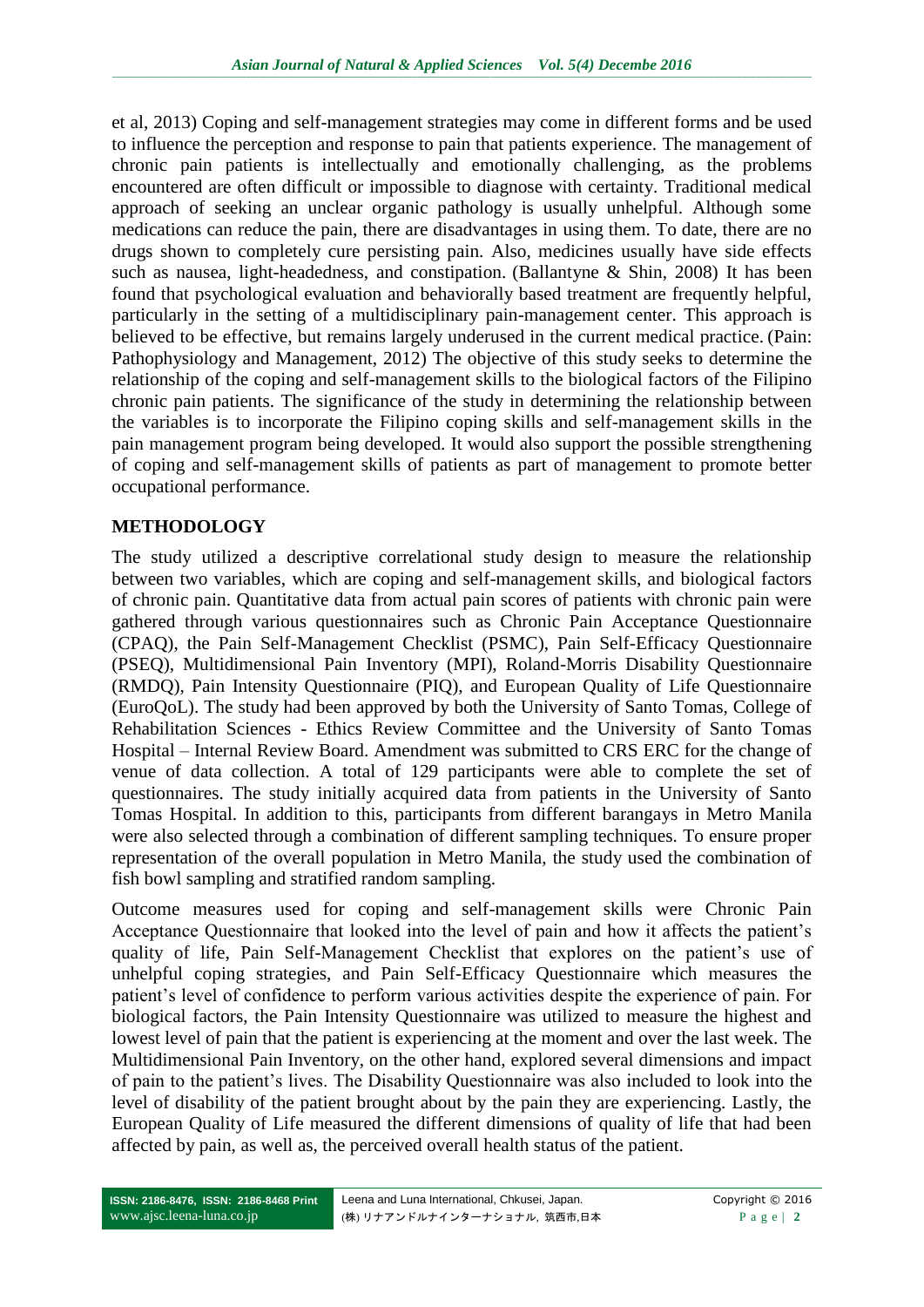

Figure 1: Data Gathering Diagram

## **RESULTS AND DISCUSSION**

|  |  | <b>Table 1. Demographics</b> |  |
|--|--|------------------------------|--|
|--|--|------------------------------|--|

| Age (n, %)                                 |                          |
|--------------------------------------------|--------------------------|
| $\bullet$ 17 - 22 years                    | 3(2.32)                  |
| $\bullet$ 22 - 40 years                    | 20(15.50)                |
| $\bullet$ 40 - 45 years                    | 11(8.53)                 |
| $\bullet$ 45 - 60 years                    | 50 (38.76)               |
| • $60 - 65$ years                          | 25(19.38)                |
| • 65 years onwards                         | 35(27.13)                |
| Sex (n, %)                                 |                          |
| · Male                                     | 28(21.71)                |
| • Female                                   | 101 (78.29)              |
| Pain Duration in months (mean + SD, range) | $65.60 + 91.47(3 - 480)$ |

#### **Table 2. Biological Fators**

| <b>MULTIDIMENSIONAL PAIN INVENTORY (mean + SD, range)</b>                       | <b>Norms</b>             |                 |
|---------------------------------------------------------------------------------|--------------------------|-----------------|
| Pain Impact                                                                     |                          |                 |
| Scale 1: Pain Severity                                                          | $2.87 + 1.34(0-6)$       | $4.257 + 1.253$ |
| Scale 2: Interference                                                           | $2.71 + 1.11(0-5.91)$    | $4.079 + 1.479$ |
| Scale 3: Life Control<br>٠                                                      | $3.65 + 1.22(0.50-6)$    | $3.020 + 1.349$ |
| Scale 4: Affective Distress                                                     | $2.52 + 1.04(0.33-6)$    | $3.419 + 1.344$ |
| Scale 5: Support                                                                | $3.77 + 1.66(0-6)$       | $4.373 + 1.603$ |
| <b>ROLAND-MORRIS DISABILITY</b><br><b>QUESTIONNAIRE</b><br>$(mean + SD, range)$ | $12.3 + 5.7$             |                 |
| PAIN INTENSITY QUESTIONNAIRE (mean + SD, range)                                 |                          |                 |
| <b>Present Pain Intensity</b>                                                   | $3.25 + 2.63(0-10)$      | $4.2 + 1.1$     |
| Highest Pain Intensity - Past Week<br>٠                                         | $5.54 + 2.30(0-10)$      | $8.3 + 1.7$     |
| Lowest Pain Intensity - Past Week<br>٠                                          | $1.95 + 1.73(0-10)$      | $4.0 + 2.5$     |
| EUROQOL GROUP (n,%)                                                             |                          |                 |
| With problem in mobility                                                        | 64 (49.61)               |                 |
| With problem in self-care<br>٠                                                  | 33 (25.58)               |                 |
| With problem in usual activities<br>٠                                           | 58 (44.96)               |                 |
| With problem in pain/discomfort<br>٠                                            | 98 (75.97)               |                 |
| With problem in anxiety/depression<br>٠                                         | 57 (44.19)               |                 |
| EuroQOL Intensity (mean + SD, range)                                            | $70.86 + 18.14(5 - 100)$ |                 |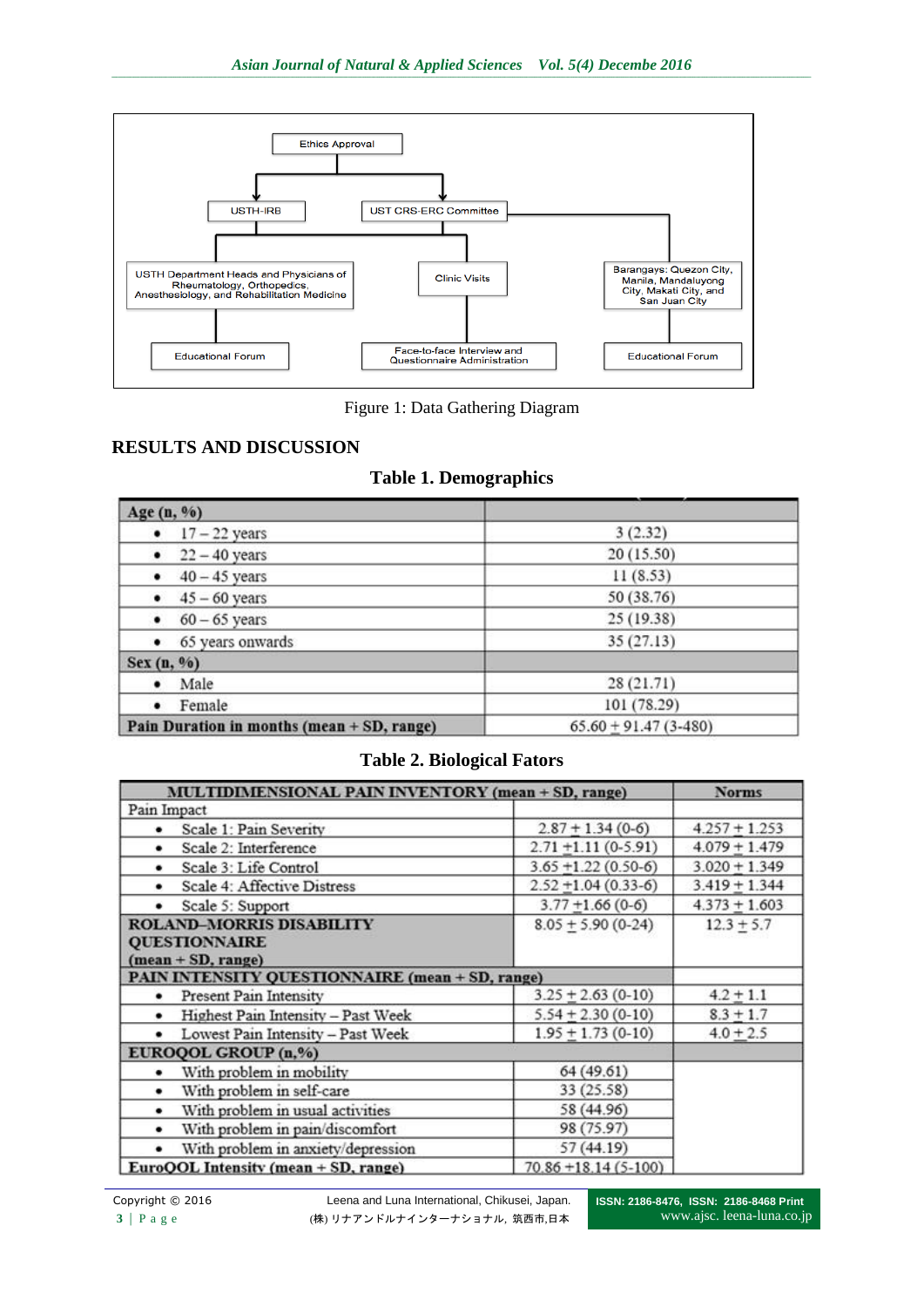Table 1 summarizes the demographics of the participants' age, sex, and pain duration. A total number of 129 participants were gathered with ages between 19 to 88 years. Majority of the total participants (38.76%) came from the 45-60 age group.

Table 2 summarizes the results of the 129 participants who answered three questionnaires in identifying the biological factors of chronic pain. The results of MPI were based from the section of Pain Impact that is divided into 5 scales: Pain Severity, Interference, Life Control, Affective Distress and Support. Scores were compared to the normative data of heterogeneous chronic pain samples. (Nicholas, Asghari, & Blyth, 2009) The results of Scale 1 (Pain Severity) obtained a mean score of 2.87, indicating that Filipinos had reported lower perceived severity of pain. Scale 2 (Interference) had obtained a mean score of 2.71, indicating that there is a lesser degree of perceived change in the activity engagement of Filipino chronic pain participants despite their experienced pain. Scale 3 (Life Control) obtained a mean of 3.65, indicating a relatively higher control of their lives despite the presence of their pain. Scale 4 (Affective Distress) obtained a mean score of 2.54, indicating that Filipinos perceive lower levels of stress when experiencing pain. Scale 5 (Support) obtained a mean score of 3.77 indicates that the reported level of support received from the special persons in the participants' lives are perceived to be lower than the norms. In the RMDQ, results acquired a mean score of 8.05. This is lower than the normative data, which signifies that the scores reported of lower levels of disability caused by their experienced pain. The results of the PQI reported of lower levels experienced pain intensity experienced during the present and past week. Comparing to the norms, Filipinos presently experience lesser pain. In a spectrum of lowest and highest experienced pain in the past week, they both also reported of lower levels than the norm. The results of the EuroQOL was based from the five dimensions (mobility, self-care, usual activities, pain/ discomfort and anxiety/ depression). Chronic pain patients reported that majority (75.97%) have problems in pain or discomfort. Their second most common problem (49.61%) is having difficulties in mobility. This is followed by problems in their usual activities (44.96%). The least reported difficulties of the participants are: problems in anxiety/depression (44.19%) and in self-care (25.58%). The present health state of the participants was reported with lowest score of 30 to the best imaginable health state of 100, and a mean score of 70.86. These results shows that the majority of Filipinos experienced and perceived of "some problems" in the presence of their pain, with relatively higher levels of their perceived overall health.

| Chronic Pain Acceptance Questionnaire       | $(mean + SD, range)$     | <b>Norms</b>           |  |
|---------------------------------------------|--------------------------|------------------------|--|
| • Activities Engagement                     | $39.20 + 11.01(5-59)$    | $36.43 + 13.39(0-64)$  |  |
| • Pain Willingness                          | $37.71 + 10.43(1-60)$    | $15.87 + 11.07(0-44)$  |  |
| <b>Total Score</b>                          | $76.91 + 19.04(6-117)$   | $52.61 + 21.74(0-108)$ |  |
| Pain Self-Management Checklist - Self Rated | $32.84 + 13.27(0-62)$    | $34.35 + 10.25(0-72)$  |  |
| Pain Self-Efficacy Questionnaire            | $41.16 \pm 14.22$ (0-60) | $25.5 \pm 13.6$ (0-60) |  |

Table 3. Filipino Self-Management and Coping Skills

Table 3 shows the results of three questionnaires in identifying the coping and selfmanagement skills of the Filipino chronic pain respondents The results of the CPAQ is analyzed based on Activity Engagement, Pain Willingness and their total scores reflecting Pain Acceptance; and were compared to the normative data (Nicholas, Asghari, & Blyth, 2009). In the activities engagement subscale, the mean score obtained is 39.20 which reported that Filipino chronic pain participants would still perform and engage in their day-to-day activities despite experiencing pain. In the pain willingness subscale, the mean score obtained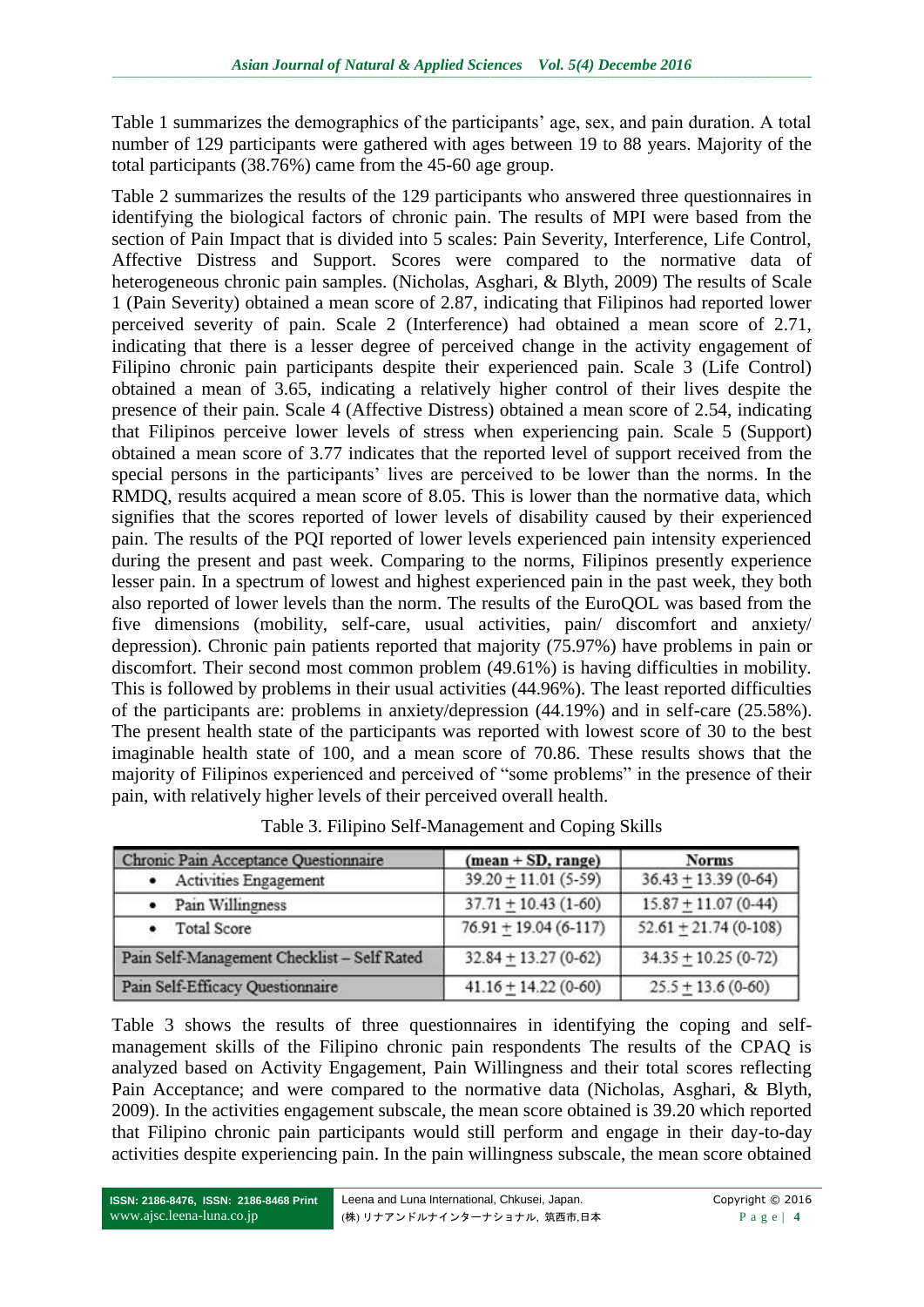is 37.71, showing that Filipinos aslo prioritize in addressing their pain prior to engaging in their life activities. In the total score of Pain Acceptance, the mean score is 76.91 indicating that Filipinos have a higher reported acceptance of their pain. The results of the PSMC-SR1 obtained a mean score of 32.84 which is lower than the norm. The results indicate that Filipinos from Metro Manila generally use helpful strategies in coping with pain. The results of the PSEQ acquired a mean score of 41.16, which is higher than the norm. This shows that Filipinos have a high confidence in performing activities while in pain; such activities include household chores, social interaction, work, and coping with medications. The attained mean of 41.16 among Filipino also has a closely similar result to a Chinese study on the PSEQ which reported a mean of 40.1, (Vong, Cheing, & Chan, 2009) as compared a non-Asian data with a mean of 25.5.

|                                            | Activity<br>Engagement<br>(CPAQ) | Pain Willingness<br>(CPAQ) | Pain Acceptance<br>(CPAQ) | <b>Use of Unhelpful</b><br>Strategies (PSMC-<br>SR <sub>1</sub> | Self-Efficacy<br>(PSEQ) |
|--------------------------------------------|----------------------------------|----------------------------|---------------------------|-----------------------------------------------------------------|-------------------------|
| Pain Impact                                | Correlation                      | Correlation                | Correlation               | Correlation                                                     | Correlation             |
|                                            | Coefficient                      | Coefficient                | Coefficient               | Coefficient                                                     | Coefficient             |
|                                            | (P value)                        | (P value)                  | (P value)                 | (P value)                                                       | (P value)               |
| Scale 1: Pain Severity<br>٠                | $-0.03(0.78)$                    | 0.17(0.05)                 | 0.08(0.36)                | $0.55 \, (\leq 0.01^*)$                                         | $-0.32$ (<0.01*)        |
| Scale 2: Interference<br>٠                 | $-0.23(0.01*)$                   | 0.07(0.46)                 | $-0.10(0.27)$             | $0.46 \, (< 0.01*)$                                             | $-0.33$ (<0.01*)        |
| Scale 3: Life Control<br>٠                 | $0.18(0.04*)$                    | $0.01* (0.91)$             | 0.11(0.23)                | $0.16(0.04*)$                                                   | 0.17(0.16)              |
| Scale 4: Affective Distress<br>٠           | $-0.04(0.67)$                    | 0.02(0.83)                 | $-0.01(0.90)$             | 0.13(0.14)                                                      | $-0.30$ (<0.01*)        |
| Scale 5: Support<br>٠                      | 0.11(0.24)                       | 0.12(0.17)                 | 0.13(0.14)                | 0.10(0.24)                                                      | 0.05(0.61)              |
| Level of Disability (RMDQ)                 | $-0.04(0.67)$                    | $-0.06(0.48)$              | $-0.06(0.52)$             | 0.01(0.88)                                                      | $-0.13(0.14)$           |
| <b>Pain intensity Questionnaire Scores</b> |                                  |                            |                           |                                                                 |                         |
| <b>Present Pain Intensity</b>              | $-0.17(0.06)$                    | $-0.08(0.42)$              | $-0.14(0.12)$             | 0.04(0.67)                                                      | $-0.27$ (<0.01*)        |
| Highest Pain Intensity (past week)         | $-0.20(0.02*)$                   | $-0.14(0.11)$              | $-0.19(0.03*)$            | 0.02(0.87)                                                      | $-0.19(0.03*)$          |
| Lowest Pain Intensity (past week)          | $-0.14(0.11)$                    | $-0.14(0.75)$              | $-0.16(0.08)$             | 0.03(0.77)                                                      | $-0.18(0.04*)$          |
| EuroQOL (n,%)                              |                                  |                            |                           |                                                                 |                         |
| With problem in mobility<br>٠              | $-0.01(0.87)$                    | 0.03(0.75)                 | 0.01(0.93)                | 0.02(0.84)                                                      | $-0.18(0.04*)$          |
| With problem in self-care<br>٠             | $-0.13(0.14)$                    | $-0.18(0.03*)$             | $-0.18(0.04*)$            | 0.03(0.70)                                                      | $-0.16(0.07)$           |
| With problem in usual<br>٠<br>activities   | $-0.02(0.84)$                    | 0.002(0.99)                | $-0.01(0.91)$             | 0.17(0.06)                                                      | $-0.18(0.04*)$          |
| With problem in<br>٠<br>pain/discomfort    | $-0.005(0.96)$                   | 0.03(0.76)                 | 0.01(0.89)                | $-0.01(0.94)$                                                   | $-0.08(0.39)$           |
| With problem in<br>٠<br>anxiety/depression | 0.09(0.32)                       | $-0.07(0.45)$              | 0.01(0.87)                | $-0.13(0.13)$                                                   | 0.13(0.15)              |
| Perceived Health State (EuroQol)           | $0.18(0.04*)$                    | 0.04(0.67)                 | 0.12(0.16)                | $-0.05(0.58)$                                                   | 0.06(0.51)              |

**Table 4. Association of Biological Factors with Self-Management**

Table 4 shows the correlation of the two variables. Generally, when the patient experiences pain, they do not prioritize to seek medical consult immediately. Instead, they continue their engagement to their usual activities despite the pain. This is due to the fact that most of the Filipinos affected by chronic pain are within the working age group. So they need to focus more on earning for their families. However, when the individual experiences their highest pain intensity they have the tendency to slow down and stop engaging to their activities since it is hard to ignore the pain if it is beyond the normal level of intensity. Adults with rheumatoid arthritis take 46 days off per year compared to the average population with reported 8.5 days off per year. 23% of the total number of participants reportedly stopped from work 3 years after the diagnosis of RA. This number increases to 35% after 10 years and further increases to more than half after more than 25 years. It was also reported that once they are out of work, most individuals with rheumatoid arthritis no longer return to work. (Wilkie, 2012) Based on the result of the study, the average pain duration of Filipino patients is approximately 5 years and it means lesser productivity which is consistent with the literature. This finding reflects the decline in activity engagement of chronic pain patients who reach their highest pain intensity.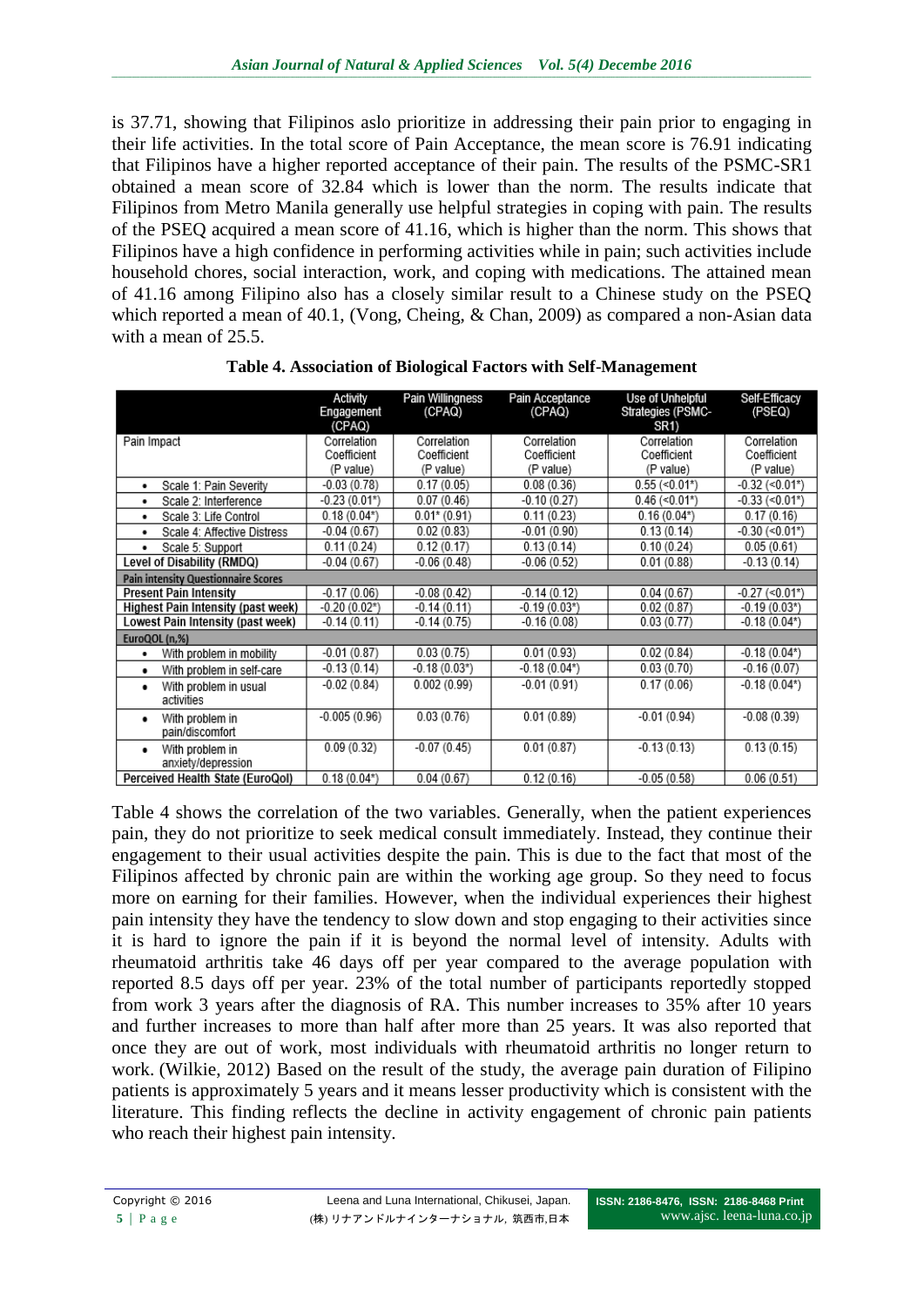Filipino patients tend to cope with illness using some strategies which are not always effective. Because medical treatments and over the counter medicine are costly, they usually prefer traditional ways such as going to faith healers or folk healers, and doing home remedies. (de Torres, 2002) (Yang-ed, Samaniego, & Minger, 2009) When they resort to these traditional treatments, they are able to comprehend and have a perceived sense of control over their condition. However, the time that may have been used for early intervention is lost. (de Torres, 2002) Often, it is too late when they realize that the strategies that they utilize are unhelpful. Over a long period of time, they usually report with greater pain severity, which in turn lead to feeling that the pain is interfering with their daily activities including work. Reduced work participation affects the quality of life of patients and their families. Thus, there are major financial consequences not only to the individual, but to the society as well. (Wilkie, 2012)

Self-efficacy measures the level of confidence the patient has to continue with various activities, it is consistent with the findings that Filipino patients usually rely their level of confidence in performing activities based on the intensity level of their pain. When the pain is severe and it is at its highest, Filipino patients will usually lose their confidence in their ability to function. They also lose their level of confidence most especially when they observe many problems with their mobility and if they can also note several problems with their usual daily routine. This also reflects the results of the most affected activities with mobility, home management, functional mobility activities as the second, first, and third most affected, respectively. When they lose their level of confidence this is in turn will result to the feeling that the pain is interfering with their lives, leading to increased levels of stress. These results are consistent based from a meta-analysis study by Jackson, et al., that discusses patients who report higher self-efficacy levels, they experience less functional impairments, affective distress and pain severity. (Jackson, Wang, Wang , & Fan, 2014)

## **CONCLUSION**

There was a significant correlation between the biological factors of chronic pain and the coping and self-management skills. Based on the findings, it is recommended that the pain management program should strengthen its educational component which usually teaches the difference of acute and chronic pain, the physiology of pain and the treatment types of pain medications. In addition, a topic on the proper utilization of alternative treatment is recommended where the use of such are guided by healthcare professionals to become helpful strategies, since this is inherent in the Filipino culture. Another component to strengthen is the topic on pacing as the Filipino have tendencies to function beyond their limit despite their pain.

## **REFERENCES**

- [1] American Chronic Pain Association (n.d). http://theacpa.org/condition/chronic-pain Retrieved on March 12, 2015.
- [2] AOTA. (1994). *Uniform terminology for occupational therapy* (3rd ed.). American Journal of Occupational Therapy.
- [3] Ballantyne, J., & Shin, N. (2008). Efficacy of Opioids of Chroni Pain. *The Clinical Journal of Pain, 24*(6), 469-478.
- [4] De Leon, C. (2002). Resiliency in Filipino Families. *LEAPS: Miriam College Faculty Research Journal, 21*(1).